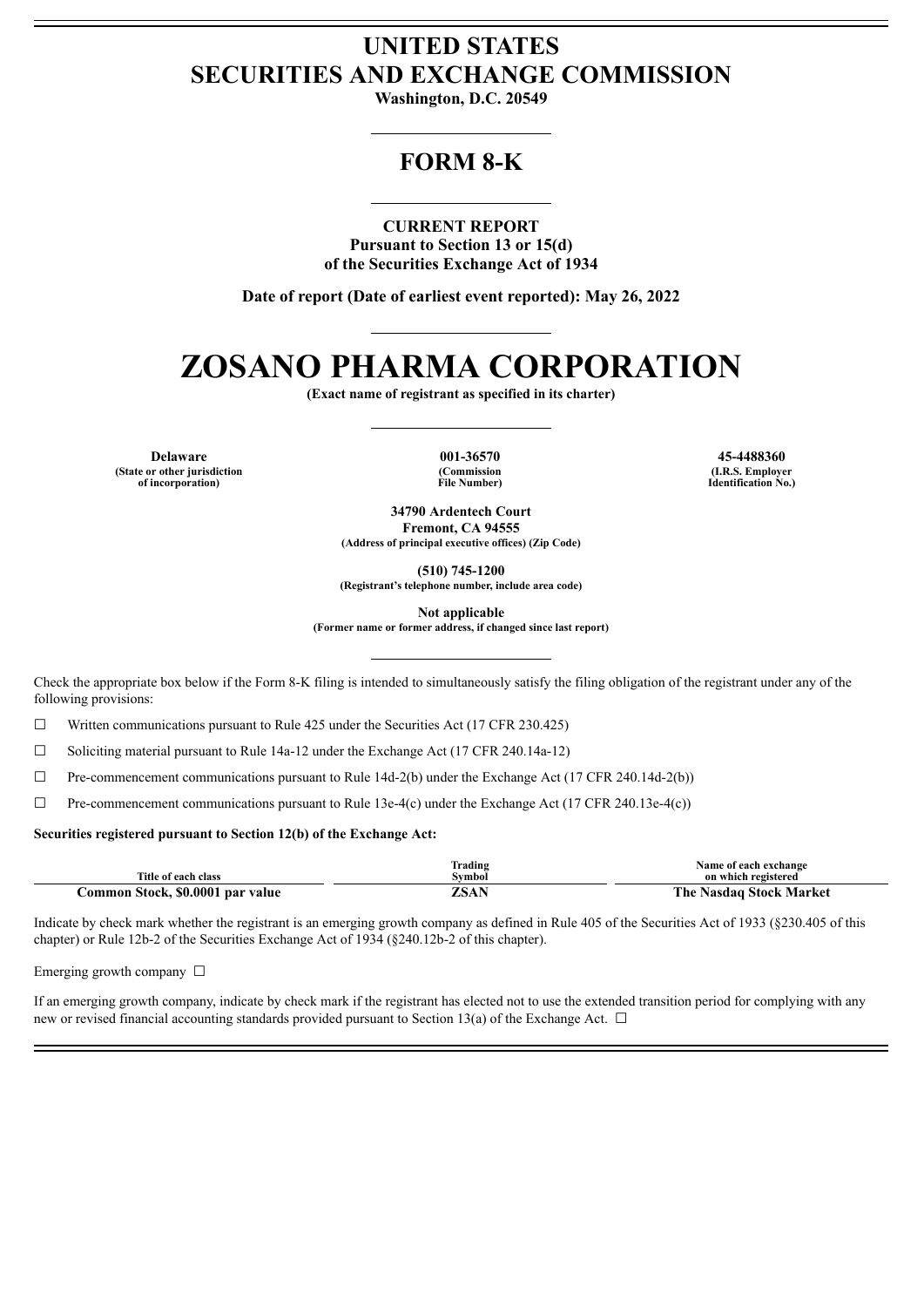### **Item 1.02 Termination of Material Definitive Agreement**

On May 26, 2022, Zosano Pharma Corporation, a Delaware corporation (the "Company"), repaid all amounts due and owing by the Company to Trinity Capital Inc. (the "Lessor") pursuant to the Master Lease Agreement dated as of September 25, 2018 by and between Trinity Capital Funding III, L.P. as predecessor in interest to the Lessor and the Company, as amended ("Lease Agreement"). The repayment was made in accordance with a pay-off letter, dated May 20, 2022, provided by the Lessor to the Company and filed herein as Exhibit 10.1 (the "Pay-Off Letter"). In accordance with the terms of the Pay-Off Letter, the Company paid the Lessor \$1.25 million ("Pay-Off Amount"). Effective immediately upon the receipt of the Pay-Off Amount by the Lessor: (i) all of the indebtedness and obligations of the Company to the Lessor, including but not limited to the indebtedness, liabilities and obligations of the Company pursuant to the Lease Agreement and related documents, were discharged and paid in full, (ii) any unfunded commitments to make credit extensions or financial accommodations were terminated, (iii) all liens, collateral assignments, security interests, guarantees and other collateral granted to or held by the Lessor as security for the indebtedness, liabilities and obligations were terminated and (iv) the Company's remaining obligations pursuant to the Lease Agreement were terminated.

## **Item 1.03 Bankruptcy or Receivership**

#### *Voluntary Petition for Bankruptcy*

On June 1, 2022, the Company (the "Debtor") filed a voluntary petition for relief under chapter 11 of title 11 ("Chapter 11") of the United States Bankruptcy Code (the "Bankruptcy Code") in the United States Bankruptcy Court for the District of Delaware (the "Bankruptcy Court"), thereby commencing a Chapter 11 case for the Debtor. The Debtor continues to operate its business as a "debtor-in-possession" under the jurisdiction of the Bankruptcy Court and in accordance with the applicable provisions of the Bankruptcy Code and orders of the Bankruptcy Court. The Debtor is seeking approval of a variety of "first day" motions containing customary relief intended to enable the Debtor to continue its ordinary course operations and to facilitate an orderly wind down of its operations. The Company intends to sell substantially all of its assets during the bankruptcy case. Additional information about the Chapter 11 case, including access to Bankruptcy Court documents, is available online at

http://www.kccllc.net/ZosanoPharma, a website administered by KCC, a third-party bankruptcy claims and noticing agent. The information on this web site is not incorporated by reference into, and does not constitute part of, this Form 8-K.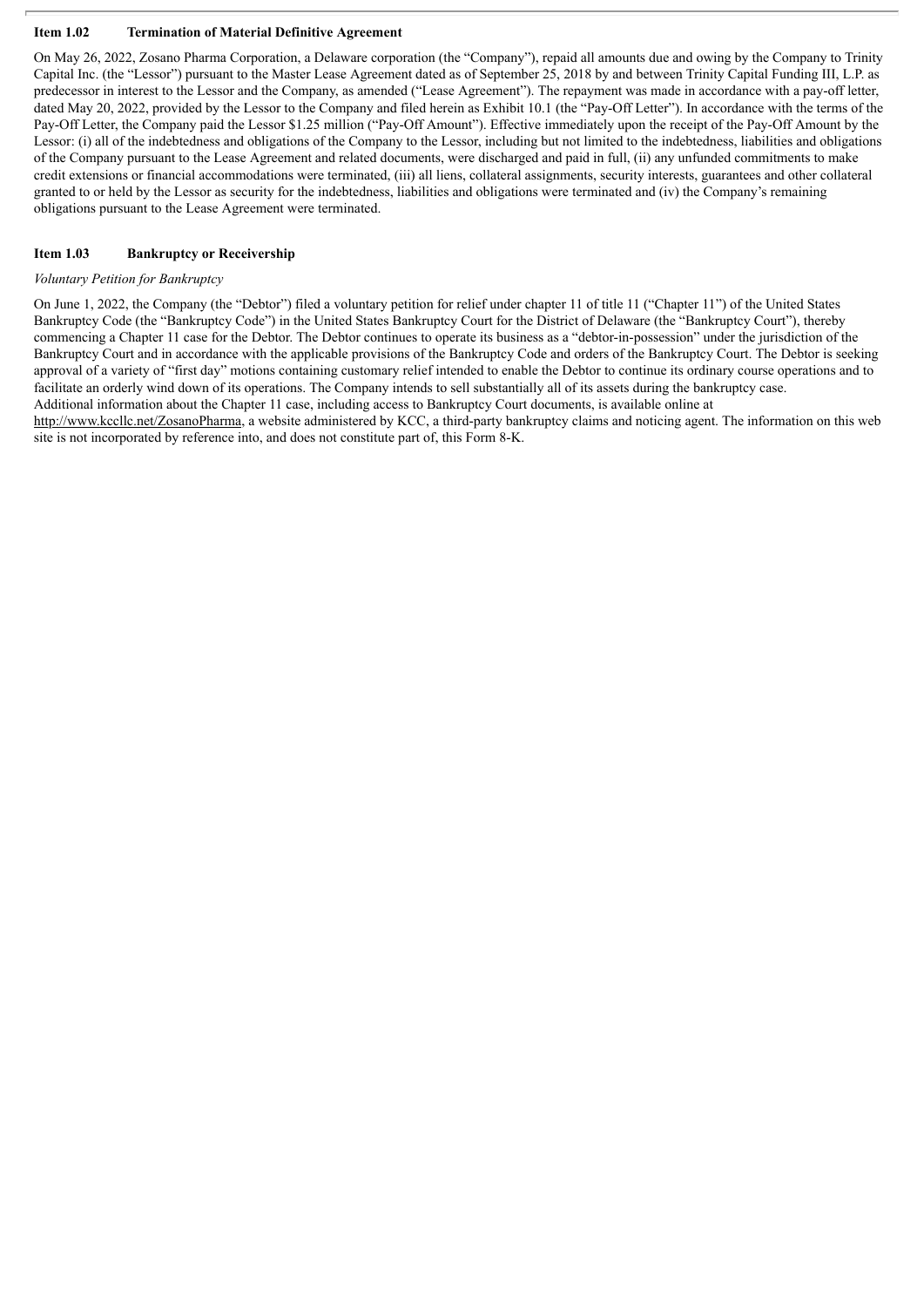# **Item 8.01 Other Events.**

On June 2, 2022, the Company issued a press release announcing the filing of the Chapter 11 case. A copy of the press release is attached hereto as Exhibit 99.1 and is incorporated herein by reference.

#### **Item 9.01 Financial Statements and Exhibits.**

# **(d) Exhibits.**

# **Description**

- 10.1 Trinity Capital Inc. [Pay-Off](#page-4-0) Letter dated May 20, 2022
- 99.1 Press release dated June 2, 2022, titled "Zosano Pharma Files [Voluntary](#page-7-0) Petition for Relief Under Chapter 11"
- 104.1 Cover Page Interactive Data File (embedded within the Inline XBRL document)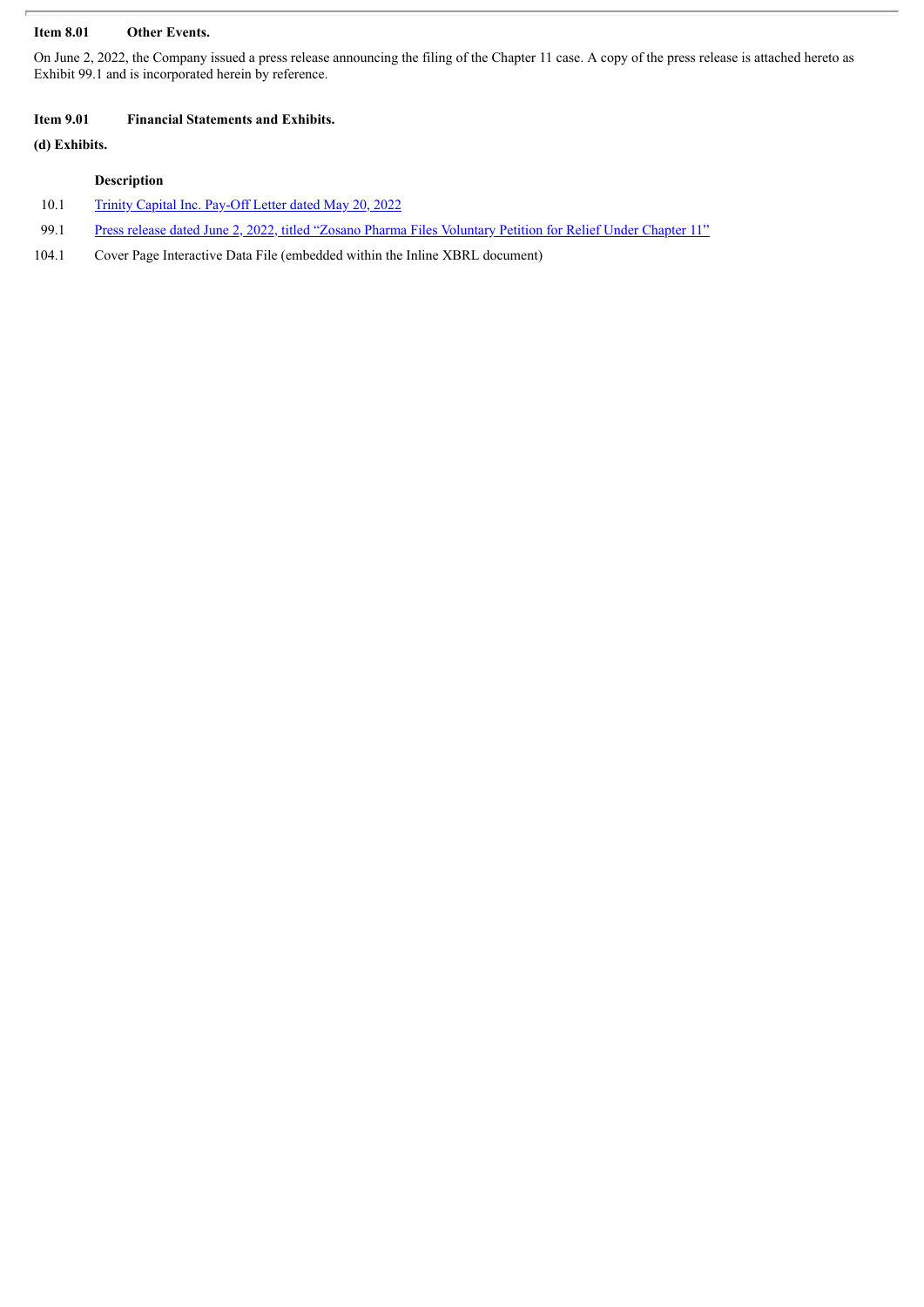**SIGNATURE**

Pursuant to the requirements of the Securities Exchange Act of 1934, the registrant has duly caused this report to be signed on its behalf by the undersigned hereunto duly authorized.

# Date: June 2, 2022 **ZOSANO PHARMA CORPORATION**

By: /s/ Christine Matthews

Christine Matthews Chief Financial Officer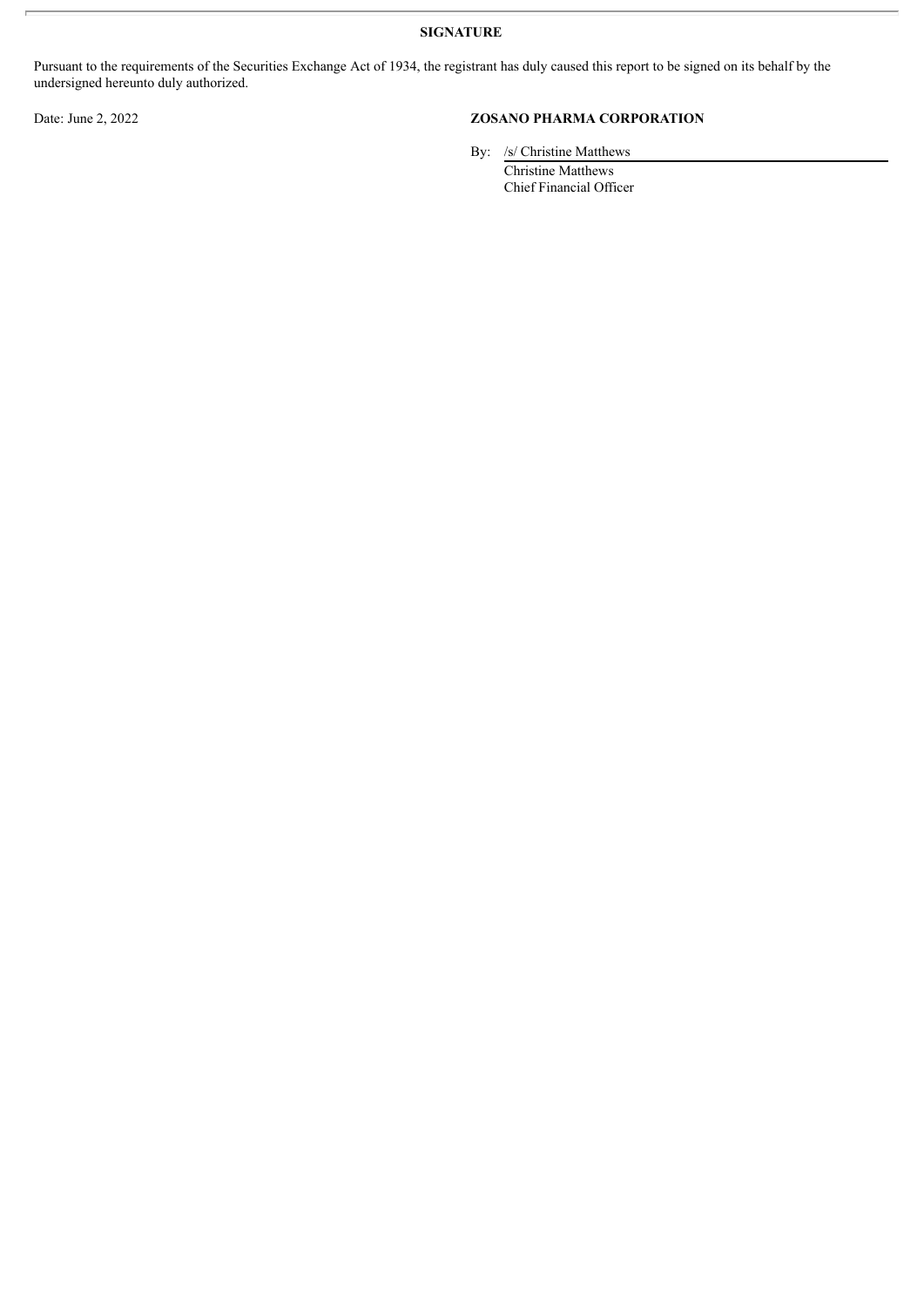<span id="page-4-0"></span>

May 20, 2022

Steve Lo Chief Executive Officer Zosano Pharma Corporation 34790 Ardentech Court Fremont, CA 94555

Dear Mr. Lo:

We refer to the Master Lease Agreement dated as of September 25, 2018 (as the same may from time to time have been amended, restated, or otherwise modified, the "Lease Agreements") by and between Trinity Capital Funding III, L.P. as predecessor in interest to Trinity Capital Inc. ("Lessor") and Zosano Pharma Corporation ("Lessee"). Capitalized terms used but not otherwise defined herein shall have the meanings given them in the Lease Agreements.

Lessee has advised Lessor that it intends to repay all amounts due and owing under the Lease Agreements and has requested that Lessor provide Lessee with appropriate pay-off amounts owing by Lessee to Lessor under the Lease Documents (as defined below). The pay-off amounts due to Lessor from Lessee as of May 20, 2022 (the "Computation Date") under the Lease Documents is as follows (the "Pay-Off Amount"):

#### **Pay-Off Amounts:**

**Pay-Off Amount Total Amount Due \$1,250,000.00**

The foregoing Pay-Off Amount balance assumes (1) no additional credit extensions under the Lease Agreements; and (2) that any outstanding payments received by Lessor in the normal course of business from the Lessee have cleared the Lessor's bank.

The Pay-Off Amount shall be wired as follows:

Bank Name: Wells Fargo Bank, N.A. Bank Address: 420 Montgomery Street, San Francisco, CA 94104 Bank Routing #: Account Name: Trinity Capital Inc. Bank Account #: Reference: Zosano Payoff

1 North 1st Street, Floor 3, Phoenix, Arizona 85004 Q

480.374.5350

trincapinvestment.com (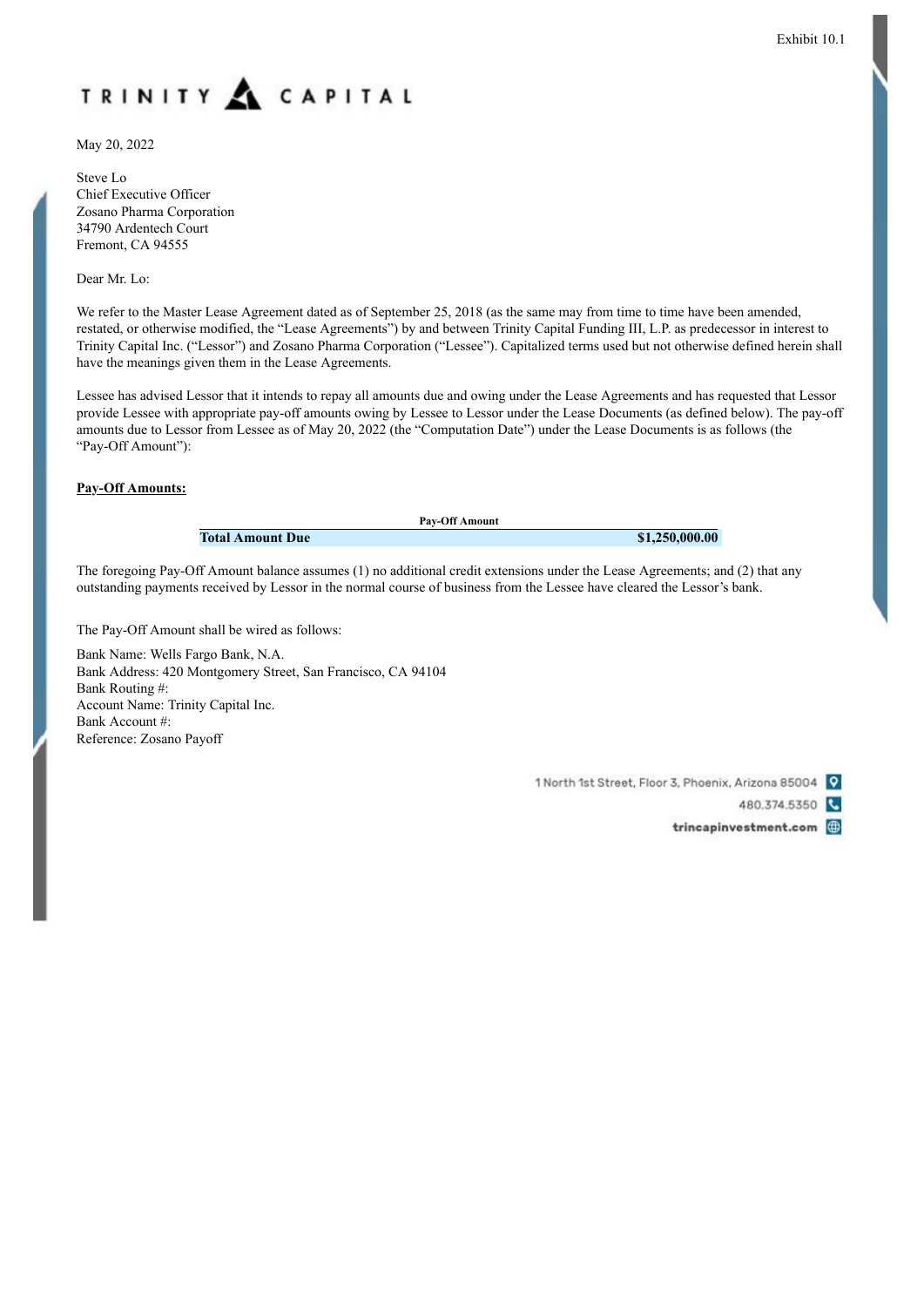

Effective immediately upon Lessor's receipt, via wire, of payment in full in cash of the Pay-Off Amount (the date of Lessor's receipt of the Pay-Off Amount being the "Pay-Off Date"), without further action on the part of the parties hereto (i) all indebtedness and obligations of Lessee to the Lessor, including but not limited to such indebtedness, liabilities and obligations under the Lease Agreements, the other Lease Documents and any other related Lease and collateral security documents (collectively, the "Lease Documents") shall be paid and discharged in full; (ii) any unfunded commitments to make credit extensions or financial accommodations pursuant to the Lease Agreements shall be terminated; (iii) all liens, collateral assignments, security interests, guaranties, pledges and other collateral of every type at any time granted to or held by the Lessor as security for such indebtedness, liabilities and obligations shall be automatically terminated, and (iv) all other obligations of Lessee under the Lease Documents shall be deemed terminated; except for such obligations that are expressly specified in any Lease Document as surviving that respective agreement's termination.

Upon Lessor's receipt of the Pay-Off Amount, Lessor automatically and irrevocably relinquishes, releases, and waives all liens and security interests granted to Lessor in connection with the Lease Documents and its relationship with the Lessee, authorizes Lessee (or its designees, agents or representatives) to file any necessary UCC-3 Termination Statements, and agrees to promptly (1) deliver notices to terminate any deposit or securities account control agreements including the notices of termination, (2) return any possessory collateral held by Lessor as collateral security, (3) execute and deliver any other documents necessary to evidence or effectuate the foregoing release and termination.

This Pay-Off letter is valid until May 31, 2022. If full Pay-Off Amount is not received by Lessor before 4:00PM Pacific time on May 31, 2022, Lessor will resume payment schedule legally agreed upon by both parties.

[Signature Page Follows]

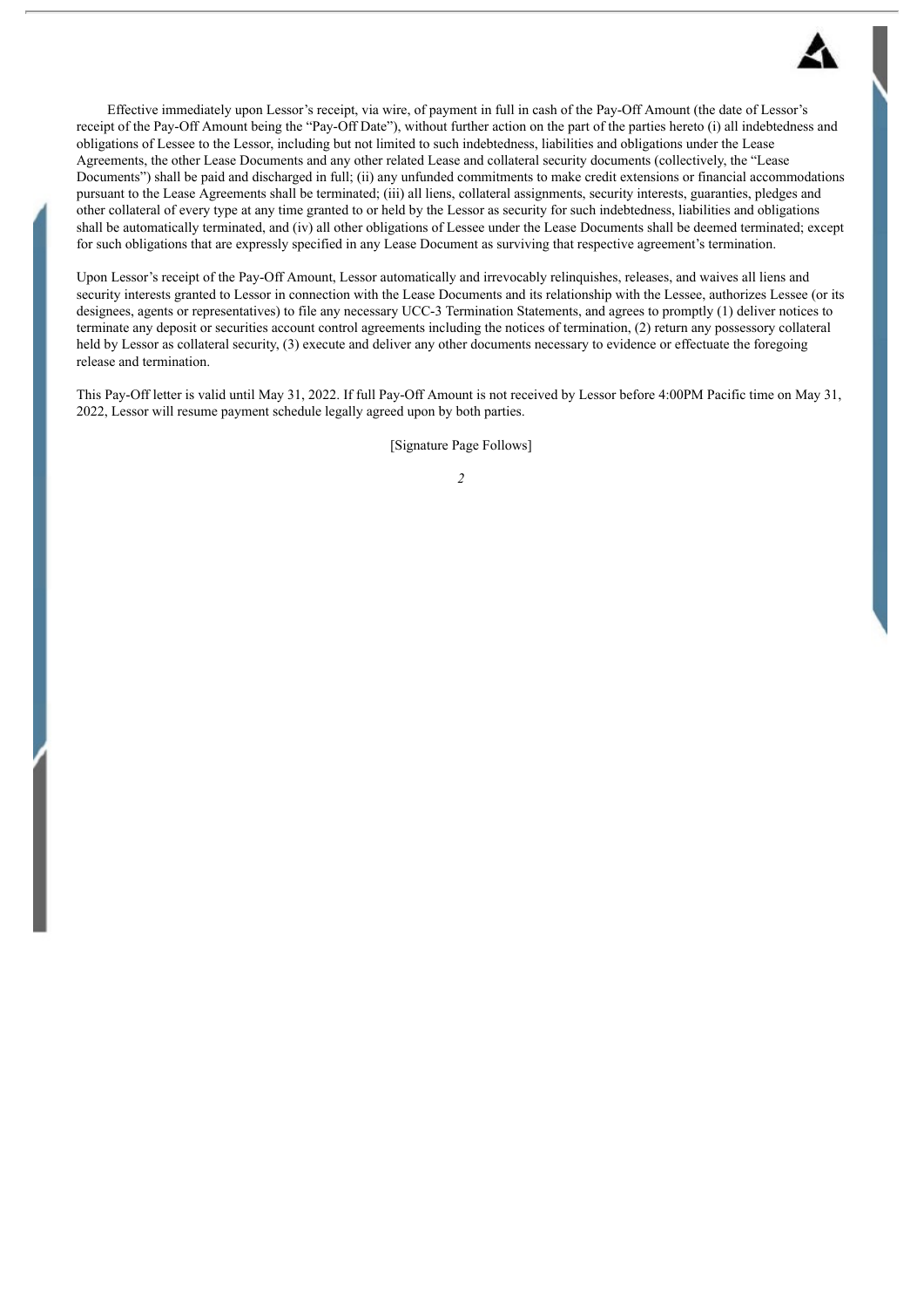Very truly yours,

TRINITY Capital Inc., a Maryland corporation

By: /s/ Sarah Stanton Name: Sarah Stanton Title: General Counsel & Chief Compliance Officer

Agreed and acknowledged by:

Zosano Pharma Corporation a Delaware corporation

By: /s/ Steve Lo Name: Steve Lo Title: Chief Executive Officer

*3*